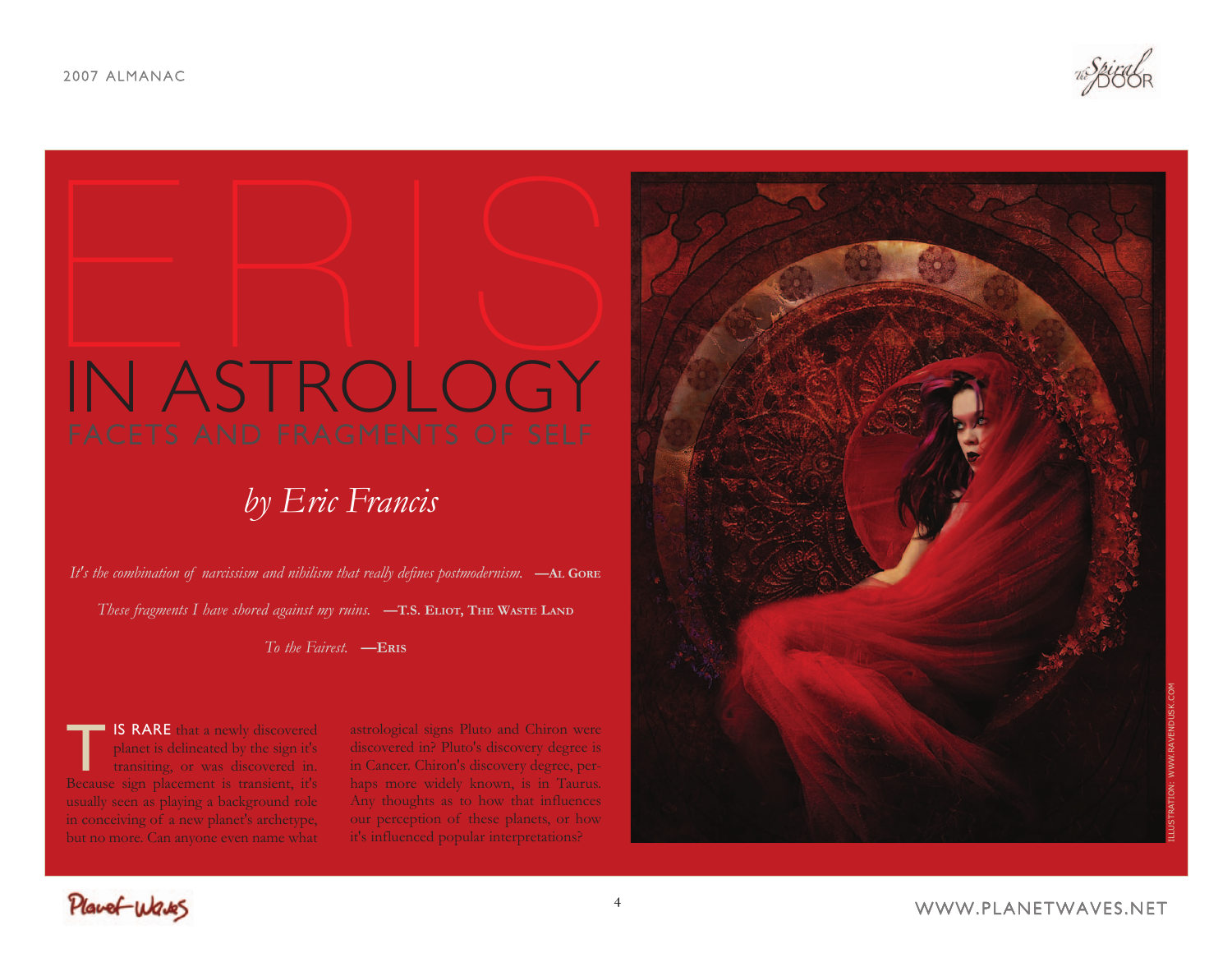

t is also unusual to use a planet's<br>nickname to gain an understanding<br>of its expression, but then, I can t is also unusual to use a planet's nickname to gain an understanding only name one planet that's had a culturally accepted moniker, one that got into *The New York Times*: Eris, which was originally widely known as Xena, named for the Warrior Princess of television fame as a temporary measure until its astronomical status could be sorted out.<sup>1</sup> Eris was discovered in 2005 and takes about 557 years to go around the Sun once. It's currently about 10 billion miles from the Sun, a good bit further than Pluto, which by contrast takes 248 years to orbit the Sun and is considerably closer.

Eris, along with older discoveries Pluto and Ceres, was designated a dwarf planet in the summer of 2006. The recognition of Eris and the reorganization of the solar system now confront mainstream astrology with the previously esoteric issue of how astrologers figure out what a new discovery is about, and how to work with it. But the topic has been surprisingly quiet, perhaps because many astrologers are at a loss for where to begin the discussion. This is surprising; one would imagine that naming the equivalent of the 10th planet for the goddess who started the Trojan Wars would get some attention.

But there is a precedent for astrology

taking things excruciatingly slowly with new discoveries. Pluto, though discovered in 1930, was not put on the main longitude tables of *Raphael's Ephemeris* until the mid-1970s; for many years it was included in a little table giving the positions once longer history of use by astrologers, thus more experience and a longer history of discussion than stuff discovered last week, though this is not necessary to understand the past. The passage of history itself can be tracked with any planet

**THE RECOGNITION OF ERIS AND THE REORGANIZATION OF THE SOLAR SYSTEM NOW CONFRONT MAINSTREAM ASTROLOGY WITH THE PRE-VIOUSLY ESOTERIC ISSUE OF HOW ASTROLOGERS FIGURE OUT WHAT A NEW DISCOVERY IS ABOUT, AND HOW TO WORK WITH IT.**

per month, stuck in at the back of the annual edition.

Though they don't usually realize it, astrologers have been engaged in a delineation process with Uranus, Neptune and Pluto for a long time. What are often called the "modern planets" are not described in the ancient astrological texts, and thus fall outside the Doctrine of Signatures that was so essential to the medieval understanding of astrology. We have, in truth, had to deduce their meaning, which is the essence of a modern planet. Their presence in modern astrology books gives a false idea that they are perfectly understood, and always were. One thing they have going for them is a

whose orbit is known, since all you need to do is calculate an ephemeris and look at the cycle going back as far as you want, and study the results, though it can be surprisingly challenging.

In terms of bodies that have been consciously delineated recently after their discovery, the most openly conducted quest has involved Chiron, discovered in 1977 and originally met with great excitement by astrologers, an unprecedented phenomenon that has not persisted, and has not been seen since. In part this is because the discovery was announced as that of a planet (though it was later re-classified to Centaur planet). But in the late 70s, that sense of discovery, quest and exploration,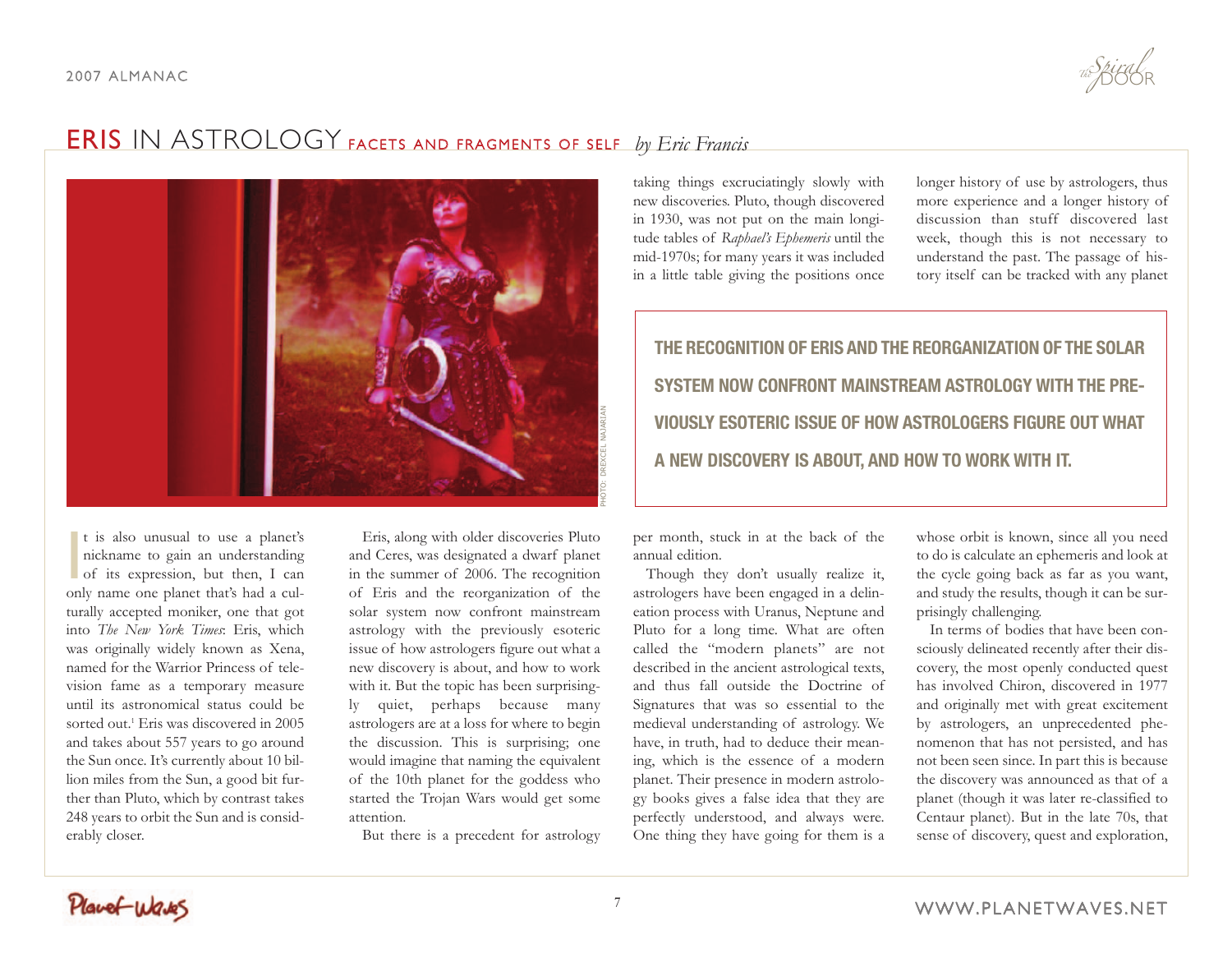and the desire for tangible self-knowledge, were all very much in the sprit of the times, so it was natural for astrologers to respond assertively.

Though there have been thousands of discoveries of small planets orbiting our

the media. Because the Eris controversy resulted in the supposed demotion of Pluto (originally deemed a planet) from "full planetary status," it made newspapers worldwide. This came with the "promotion" of Ceres (discovered in 1801 and

# **IT'S ONLY BECAUSE LAST SUMMER'S CATEGORIZATION OF ERIS DISRUPTED THE ESTABLISHED ORDER OF THE SOLAR SYSTEM THAT THIS DISCOVERY IS GETTING ANY RESPECT FROM ASTROLOGERS**

Sun in recent years, and several prominent ones the past few years, most have been diligently ignored by mainstream astrology, with only a few astrologers being involved in deciphering their themes, mostly on email lists. Only one mainstream horoscope writer that I know of has regularly informed his readers of some of these discoveries, and has occasionally made an effort to delineate them, Jonathan Cainer of the *Daily Mail*.

It's only because last summer's categorization of Eris disrupted the established order of the solar system that the existence of Xena/Eris was even noticed by most astrologers.2 Astronomers say Eris is as large as, or larger than, Pluto — and that's what forced the issue of what a planet is, and made a fairly big splash in

called a planet at the time, but soon after, reclassified as an asteroid). It is surprising that Ceres, though it comprises a third of the mass of the inner asteroid belt and is named for a goddess one of whose themes, *food*, is so central to human survival, has long been treated as if it's of little consequence to astrology, except by a few people who consider themselves asteroid specialists. Ceres also covers the plight of mothers, an odd archetype to ignore, given that we all came from one.

Yet is Eris any more important astrologically than the smaller objects Varuna, Ixion, Chaos, Quaoar, Sedna or Orcus, or many others found in recent years to be orbiting near or beyond Pluto? In the cultural sense, yes — none of those planets were able to push the door open to being

recognized *as* a planet, even partly; none so much as started a good debate, much less was responsible for settling one, though this may be a temporary settlement as the issue will be reviewed in three years. Because Varuna and company were all smaller than Pluto, the entire world of minor planets, trans-Neptunians, Kuiper objects, asteroids and Centaurs (such as Chiron and Pholus) seemed doomed to obscurity, discussion lists or private astrology seminars in London.

Yet it is the theme of Eris, not its size, that will guide its fate as an astrological factor, mark a moment of passage or transition, and perhaps help tell the story of our time in history, and we who are living it.

### **How a Planet Gets its Meaning**

A planet possesses what we think of as meaning in a cultural sense, and in an archetypal one. The two are related, but you can think of archetypal meaning as standing somewhat apart from human intention, or perhaps as arising from it on a deep level. But an archetype belongs to nature more than it belongs specifically to humanity. An archetype has a life of its own, and that entity has a relationship with individuals, with society, and with the patterns of history. An archetype's message has the feeling of being deduced and discovered, rather than being bestowed intellectually. However, working with new planets, we are not inheriting centuries of experience, along with copious writing in ancient texts. The process is not only conscious, it is contemporaneous. It happens as we do it. The discussion of any new planet will be a metalog: the subject will arise as the discussion progresses.

There are basically two ways for newly discovered planets to have their meaning emerge as an intentional act. They differ, but there are some overlapping methods. One is observation over long periods of time, studying the cycles of history and the lives of cultural figures and astrology clients until the archetype reveals itself. An example of this approach is offered by Richard Tarnas in his long essay Prometheus the Awakener.<sup>3</sup> In this monograph, he examines the expression of Uranus, discovered in 1781, the first planet discovered by science. In this remarkable book, Tarnas looks closely at the cycles of history, as well as in the charts of people for whom Uranus plays prominently, explaining that it bears a misnomer: it accurately matches the archetype of Prometheus (a rebel and creation deity) and bears only incidental resemblance to Uranus (a sky god who was overthrown).

Another method, more frequently applied to what are called minor planets (particularly a class called Centaurs, and several classes of planets in the region of Pluto) is to use the available data, and come up with a working hypothesis, and then test it. It is this approach that I'm

Planet Waves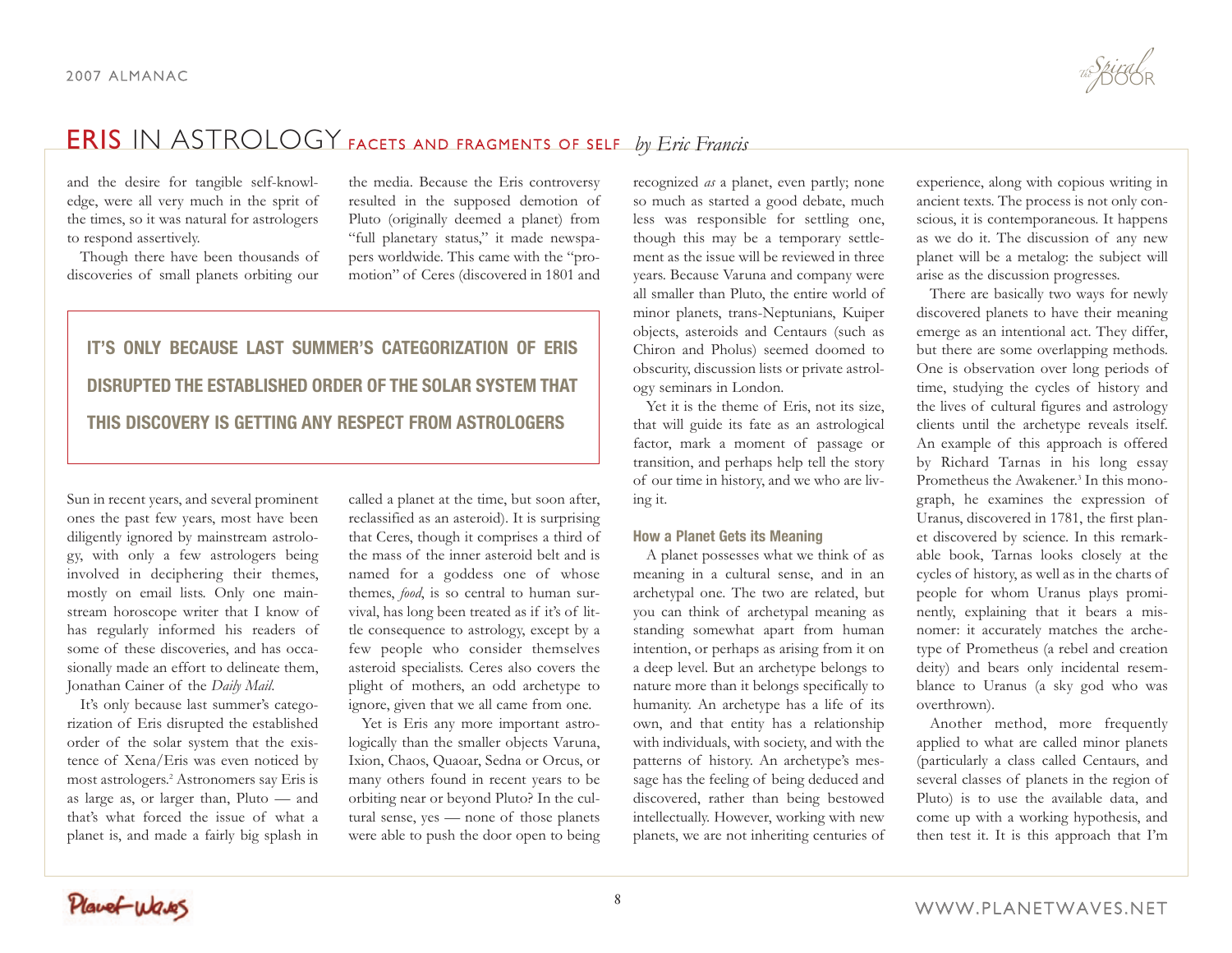using here; it is not empirical and it's not based on working with people or with the cycles of history. In this sense, it is an educated proposal rather than the result of anything resembling scientific review. In another article we can experiment with what I'm proposing.

Part of this approach often involves using the name of the planet, and applying certain findings of astronomers, such as the shape and properties of the orbit. Astrology and astronomy typically have a tense relationship, but one does exist. Astronomers for the most part ignore astrology, or hold it in disdain; some, however, have been very helpful over the years. The best of them have a connection to what astrology reaches for — the numinous and the archetypal world that grants them a gift for coming up with strikingly apt names, and indeed for seeing the things in the first place. Eris was discovered by Michael E. Brown, Chad A. Trujillo and David L. Rabinowitz, who have a knack not only for finding quite a few planets, but also for giving them names that are intuitive and apropos of the moment. Trujillo said recently, "It was the obvious choice to name it after the goddess of discord." (Members of this team were also involved in the discovery and naming of Sedna, Varuna and Quaoar.)

Though the findings of astronomers don't entirely guide the minds of astrologers (that is difficult under any cir-

cumstances), the impact of Eris on astronomy itself, and the comparison of Eris and Ceres to Pluto, would seem worth considering. There is no astrologer who doubts the significance of Pluto, even though diverging views over its



Discovery of Eris These discovery images of the dwarf planet Eris, originally called Xena, were taken 1-1/2 hours apart on the night of Oct. 21, 2003. Eris can be seen very slowly moving across the sky over the course of three hours.

### *Credit: astronomers Mike Brown, Caltech; Chad Trujillo, Gemini Observatory; and David Rabinowitz, Yale University*

meaning exist (something true of any planet). For science to say that Eris and Ceres are as astronomically significant as Pluto is a cautionary note, and also an invocation to look at something new. That, however, is a different issue than figuring out what Eris means — though meaning always exists in context, and importance to the culture and to science is part of that context.

In delineating a newly discovered planet, you can't just look it up in the astrology encyclopedia. It's not there yet, and

few are ever mentioned in articles published by the established astrological press, though it does happen occasionally. In truth, it's easier for astrologers to use the planets that are already written about and which we think we understand, and

> leave it at that, which is why so many astrologers stop there. In a sense, without an authoritative source of information, I think a lot of people feel they are untrustworthy. However, let's remember that new planets take your familiar chart and make you feel like it was your first time reading one, because you can't come up with a pat interpretation for what you see — a special kind of confusion we really need to welcome.

Yet at the same time, using new discoveries has the advantage of giving previously unidentified and unnamed processes in the psyche a point of focus. Just by searching for meaning, we increase the likelihood of finding it. New discoveries offer us a new way of thinking about ourselves astrologically that is based on conscious reflection, inquiry and considering the role of an individual in the larger processes of culture. Moving in the other direction, we get a feeling for how the cosmos relates back to us, and how the

planets describe our lives, and to some extent shape them. That is the essence of astrology, studying the associations between above and below, within and without.

While using the mythological figure a planet is named for is often helpful as a delineation tool, it's too simplistic to adopt the myth for which it's named as the literal delineation, since planets have many other expressions than those covered in the mythology. Sometimes, as in the case of Uranus, the myth bears no resemblance at all to the delineation that eventually emerges. Myths and stories have implications, and can offer some great images and a structure to work with, but the structure underneath the myth is often more significant than the myth itself. Sometimes you need to look at what a story is not saying, or consider an unusual facet or ironic trait, and apply that to the delineation. I have found that a myth can also provoke a question or reveal a paradox, and that becomes the focus.\*

Delineation, sketching a planet's meaning and even discovering specifics that apply to it, is a looser concept than definition. It's a complex process that also involves using astronomical data, applying intuition, observation, listening to things people tell you off the cuff, and the study of astrological charts (of both people and events). The myth is used; the discovery charts are used (there are usually several);

Planet Waves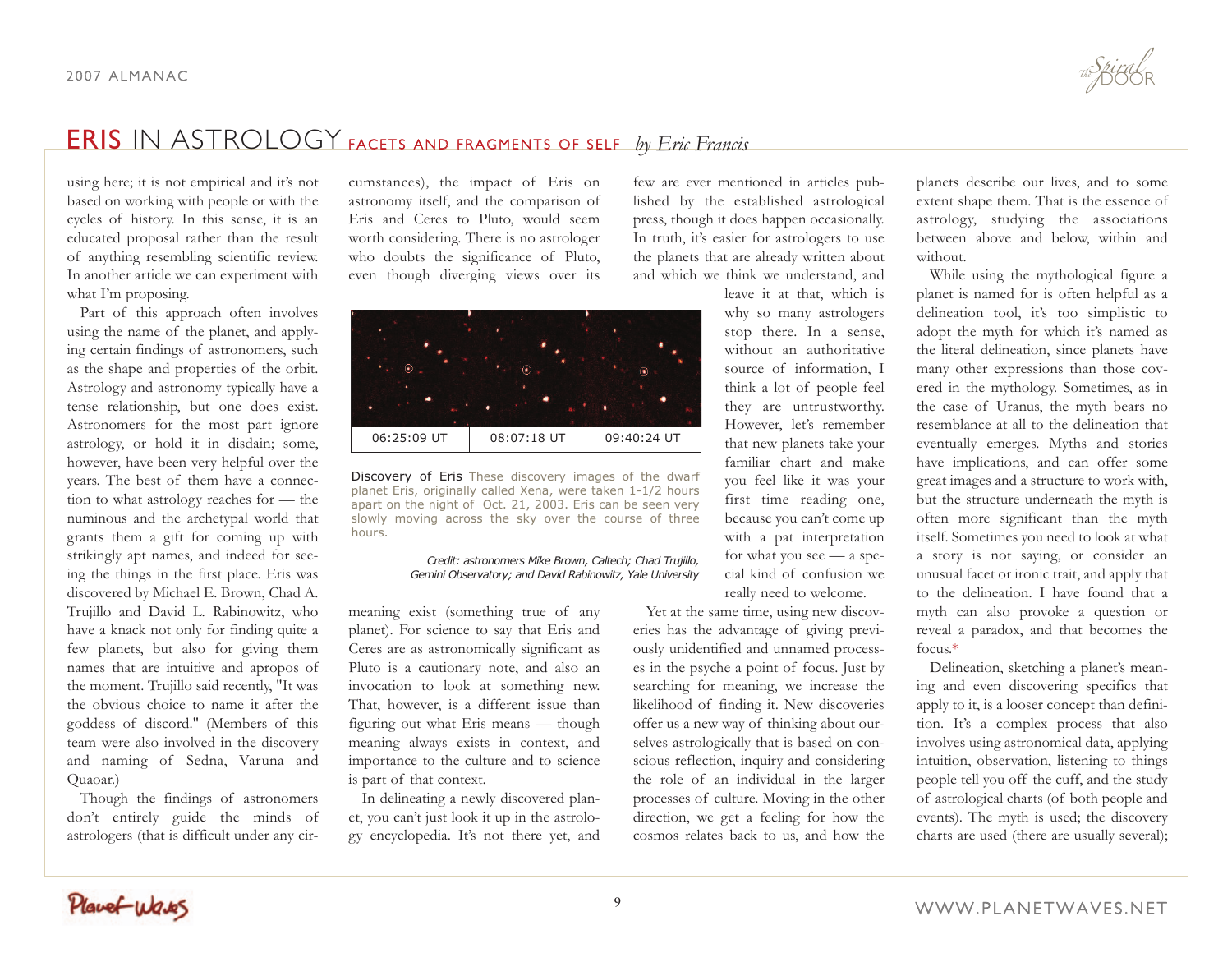the qualities of the orbit are used. Over time, astrology clients tell their stories to astrologers, and slowly a picture begins to emerge. I suggest that astrology be practiced in the spirit of every discovery being a continuing discovery (in the words of Erminie Lantero), including an ancient planet like Saturn that is in truth constantly revealing new properties.

Figuring out what symbols mean is not a problem restricted to astrologers or new planetary discoveries. The Symbol Grounding Problem, as it's known in other disciplines, "is related to the problem of how words get their meanings, and of what meanings are. The problem of meaning is in turn related to the [question] of consciousness, or how it is that mental states are meaningful." Thus spake the Wiki.<sup>4</sup> People are trying to ground the meaning of symbols all the time. Many still need to be told what a stop sign is. So it will be a while before we have a full grasp on Eris, but we can begin in earnest and with an open mind and see where that takes us.

### **Delineating Eris: Some Clues**

Clue 1 for Eris (evident before the planet was named, which came later in the summer) emerges from the circumstances of the categorization, and the resulting reordering of the solar system for the first time since the 1930s — a remarkable development that has been lost amidst much other news. When Pluto was

# PLANET FILE: ERIS

| Discovery date, + place<br>January 5, 2005 11:20 am PST, Pasadena, CA<br>644 Palomar Mountain/NEAT<br><b>Discovery facility</b><br><b>Discovered in</b><br><b>Aries</b><br><b>Originally called</b><br><b>Xena</b><br>Minor Planet Catalogue No. 136199<br>2003 UB313<br>Alternate designation<br><b>Dwarf planet</b><br><b>Type of body</b><br><b>Trans-Neptunian object (Scattered disc object)</b><br><b>Category</b><br><b>Average Distance from Sun</b><br>67.6681 x Earth-Sun distance<br>Orbital period (P)<br>203,500 Earth days (557 Earth years)<br>Longitude (tropical)<br>ascending node: 5 Taurus 23<br>perihelion: 16 Libra 13<br>aphelion: 14 Aries 09 | <b>Discoverers</b> | Michael E. Brown, Chad A. Trujillo, David L. Rabinowitz |
|-----------------------------------------------------------------------------------------------------------------------------------------------------------------------------------------------------------------------------------------------------------------------------------------------------------------------------------------------------------------------------------------------------------------------------------------------------------------------------------------------------------------------------------------------------------------------------------------------------------------------------------------------------------------------|--------------------|---------------------------------------------------------|
|                                                                                                                                                                                                                                                                                                                                                                                                                                                                                                                                                                                                                                                                       |                    |                                                         |
|                                                                                                                                                                                                                                                                                                                                                                                                                                                                                                                                                                                                                                                                       |                    |                                                         |
|                                                                                                                                                                                                                                                                                                                                                                                                                                                                                                                                                                                                                                                                       |                    |                                                         |
|                                                                                                                                                                                                                                                                                                                                                                                                                                                                                                                                                                                                                                                                       |                    |                                                         |
|                                                                                                                                                                                                                                                                                                                                                                                                                                                                                                                                                                                                                                                                       |                    |                                                         |
|                                                                                                                                                                                                                                                                                                                                                                                                                                                                                                                                                                                                                                                                       |                    |                                                         |
|                                                                                                                                                                                                                                                                                                                                                                                                                                                                                                                                                                                                                                                                       |                    |                                                         |
|                                                                                                                                                                                                                                                                                                                                                                                                                                                                                                                                                                                                                                                                       |                    |                                                         |
|                                                                                                                                                                                                                                                                                                                                                                                                                                                                                                                                                                                                                                                                       |                    |                                                         |
|                                                                                                                                                                                                                                                                                                                                                                                                                                                                                                                                                                                                                                                                       |                    |                                                         |
|                                                                                                                                                                                                                                                                                                                                                                                                                                                                                                                                                                                                                                                                       |                    |                                                         |

included in the fold, the number of accepted planets increased to nine; it stayed that way until 2006.

In delineating a planet, the historical circumstances, including those of the discovery itself, seem to reveal a fair amount.

For example, as if on cue, a mass shadow manifested with the rise of fascism in Europe and South America soon after Pluto's emergence into awareness. The themes of the planet Pluto, officially the Roman god of the dead, are often related to matters involving power, death and surrender. Shortly after Pluto's emergence, a lot of people went to the underworld, mostly in concentration camps. But the rise of psychology, and the awareness of the soul as a personal experience rather than a religious concept, also followed, along with many sweeping changes in society associated with Pluto's Shivalike properties. Pluto makes you wonder whether one is possible without the other.

Pluto is also associated with the god Dionysus, which is about revelry and ecstatic surrender, and the use of intoxicating substances and extreme activities to get there — things our current society pushes past all limits.

The phase of history when a planet emerges is like the birth script of the planet. Each new body that's discovered bears some connection to the world climate and cultural circumstances that surround its emergence. To give another example, Chiron surfaced at the height of an era of holistic philosophy, when natural healing and radical self-awareness were becoming more widely accepted. Chiron was discovered in the era of the human potential movement, and is in my mind the guiding star of the ideas of this movement — and also of the kinds of personal developments and crises that get us to consider using holistic means of growth and healing. Of note, Chiron's discovery in Taurus could be a comment on the mind-body nexus so crucial to any holis-

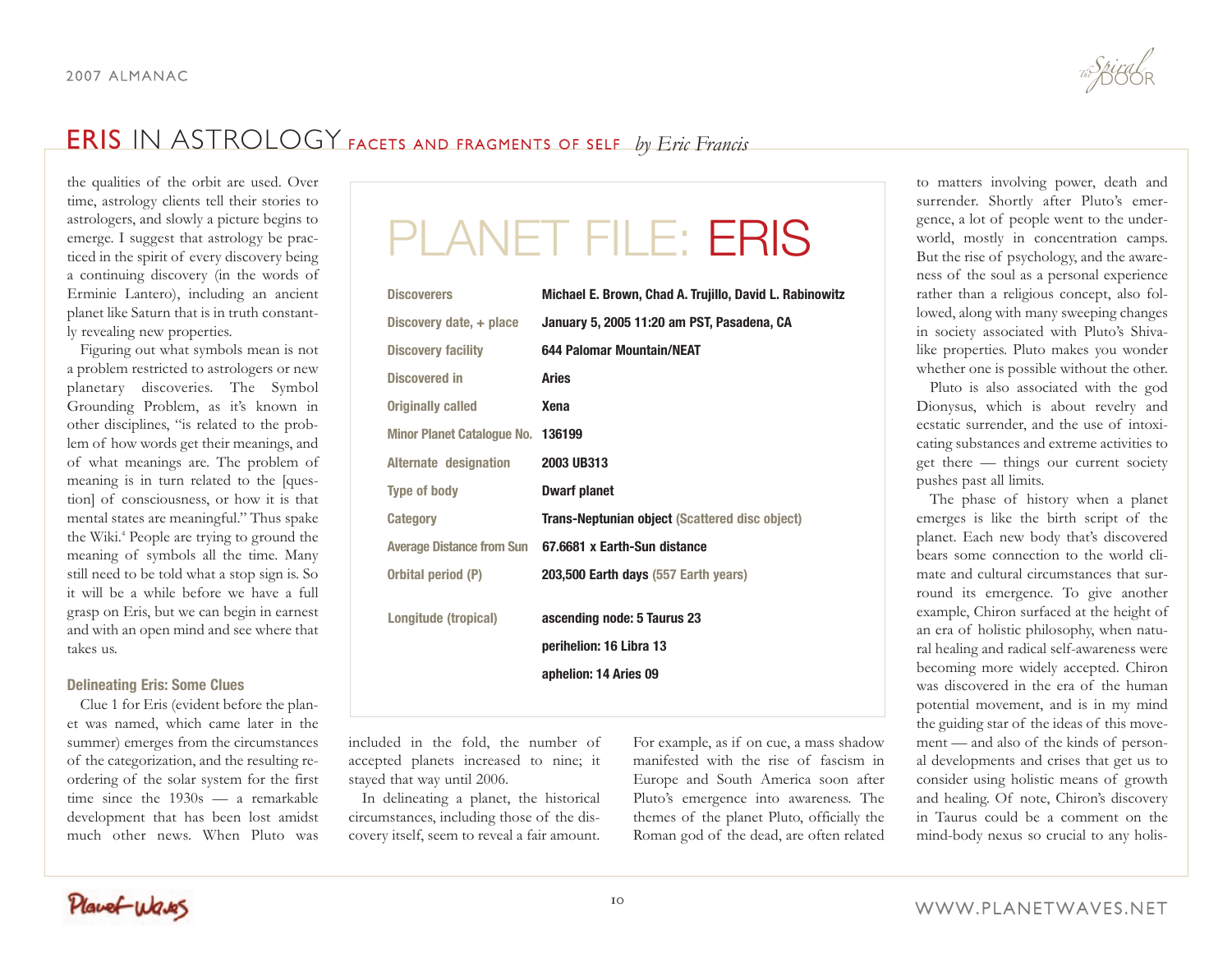

tic process. Chiron is an intensely mental planet and Taurus is an intensely physical sign.

It is interesting that though Chiron was discovered in 1977, the earliest pre-discovery plate, that is, the first photo ever made (now called a precovery image), was taken in 1895 — the year that D.D. Palmer discovered *chiropractic*, a holistic medical practice named for the same Greek god that the planet Chiron was. After many years of obscurity, by the late 1970s chiropractic was becoming an accepted medical art, in part thanks to a chiropractor named Chester A. Wilk, who led a federal antitrust lawsuit against the

American Medical Association (AMA) to stop its discriminatory practices. Wilk has Chiron prominently placed on the midheaven of his natal chart, an angle dealing with both government and profession.

So we can at least propose that the astrological signature of Eris will bear some resemblance to whatever we say is happening now, and when the name was announced many people noticed the stunning archetypal alignment. We could say a lot about the prevailing condition of the world today, but certainly *discord* is one theme that comes to mind, the main subject over which the goddess Eris prevails. She was the one who basically started the

Trojan War. Our time in history is marked by discontinuity, chaos about the meaning of life, and much uncertainty about where an individual fits into it all. We live in a time of what seems like unending war, which shocks many people into numbness and some into radical awareness. And we do have a serious problem involving self-image, insecurity and vanity, all themes of the Eris mythology.

Clue 2 comes from the nickname, Xena, honoring a somewhat kitsch "Warrior Princess" television character. Though I'm not a devotee of this program (new episodes aired between 1995 and 2001), it's probably a good example for both boys and girls to see a woman in the role of hero, protagonist, adventurer or one who otherwise stands up for what is right, takes no shit from anyone, and

wrestles sea monsters into submission. In the words of the script's original plot summary, "Xena, a mighty warrior and healer, once led a band of outlaws that terrorized all of Greece. She has come to regret the harm she caused and, with her companion Gabrielle, now travels the countryside seeking adventure and fighting the forces of evil."

Xena is not a feminist; she's just well armed, sexually liberated and on a mission (you could call her post-feminist; such a character would have likely shocked the sensibilities of feminists a generation ago). Notably, she is polyamorous and bisexual, breaking the sexual conventions of both the gay and straight world. That a mainstream television character was not bound by conventional sexual norms is pretty amazing in itself, as is the fact that

**IN THE WORDS OF THE SCRIPT'S ORIGINAL PLOT SUMMARY, "A MIGHTY WARRIOR AND HEALER, ONCE LED A BAND OF OUT-LAWS THAT TERRORIZED ALL OF GREECE. SHE HAS COME TO REGRET THE HARM SHE CAUSED AND, WITH HER COMPANION GABRIELLE, NOW TRAVELS THE COUNTRYSIDE SEEKING ADVEN-TURE AND FIGHTING THE FORCES OF EVIL."**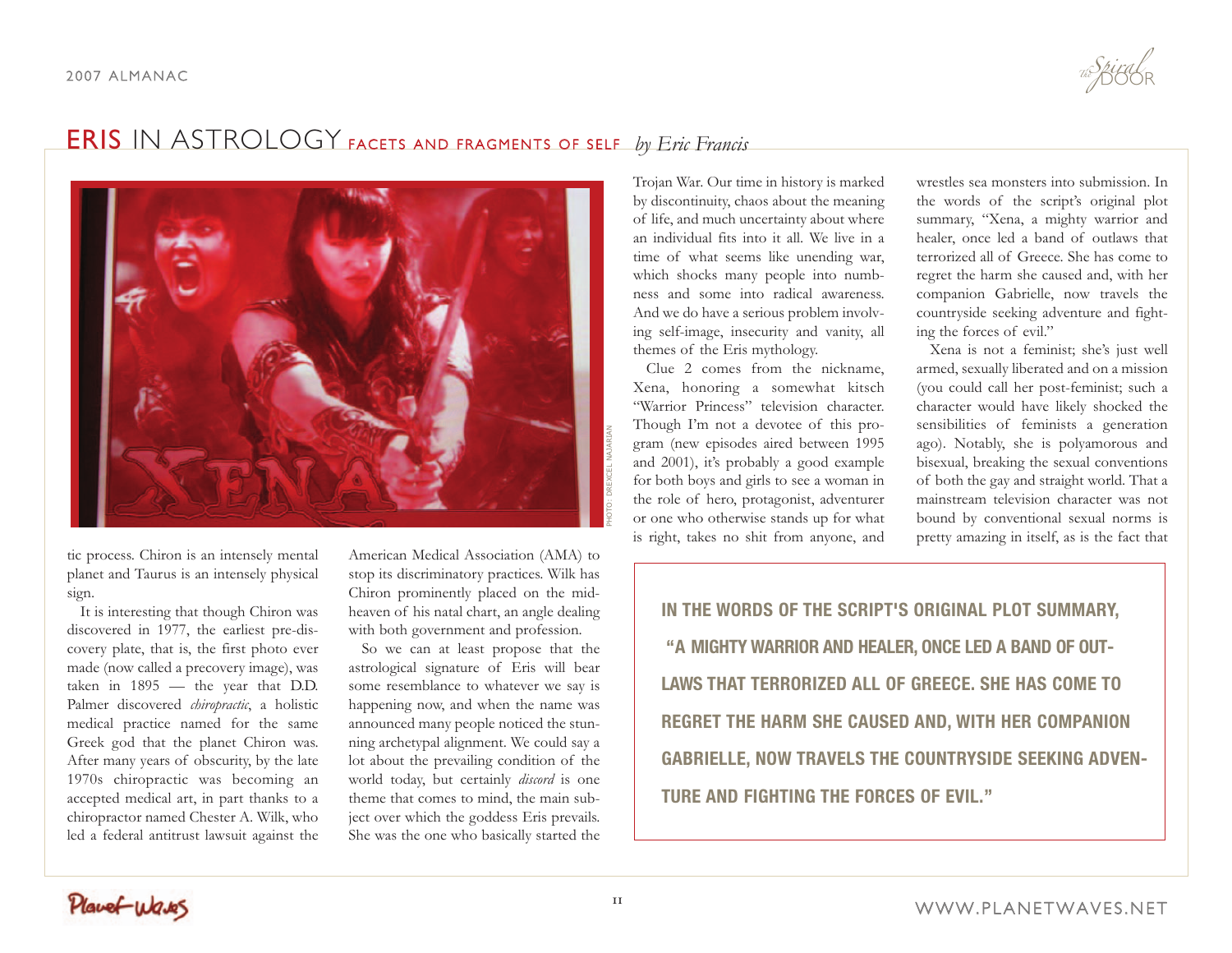there was no moral trip associated with this, as there so often is. The Xena storyline might move from ancient Egypt one week to Bethlehem for the birth of Jesus the next, end up in the Short Hills Mall in New Jersey and then head off to Lesbos for further adventures. In Xena, we have an example of a *postmodern* character; something or someone not defined by linear ideas of what is possible, plausible, or what literature or drama are supposed to be. Time and its supposed rules are unimportant. What happened last week does not exactly matter, since it already happened and is thus of no real consequence. Some would say this is a stupid TV plot device, and others would say it's cool and modern, but really it's postmodern, that is, standing outside the supposedly neat, rational ideas of the (prior) modern world.

### **The Postmodern Crisis of Self**

Whether we may recognize it or not, this quality of Xena speaks to our personal condition in many ways, particularly because our lives, as well as our ideas about life, tend to want for cohesiveness, clear shape and firm definition. Certainly, the way we live must be very confusing to our grandparents, though the noticeable roots of our current situation go back to their generation, at least, when the promise of the progress and the modern world were being belied by the alienation and other problems they were creating.

Identity, in our own times, is clearly slipping and sliding. Many people wonder what to say when someone asks them, "What do you do?" Often any particular response seems a lie. You might give the response that's the most appropriate to the situation, or the most rebellious. You might be embarrassed to say you work at Quickie Mart, but not ready to say you're a musician. Many people have several business cards, and several resumes, ready to use as appropriate. The correct answer to the question is often the correct answer for the situation. Shifting context is a dominant factor in the postmodern world, and it affects how we see and experience ourselves, as well as how we present ourselves to others.

In this respect, we are a product of the intellectual and spiritual chaos of our times — and also responding to the necessity to be diverse in our approach to life. At best, we are able to take advantage of the awesome potential that has been liberated by the lack of imposed definitions, and our freedom to constantly redefine ourselves in whatever context we may find ourselves. You no longer have to walk around telling yourself, "I'm a teacher, I'm a teacher." You might be a teacher by day and shamanic healer by night, and slowly your once rigid ego structure adapts to that diversity of flexible identities or focal points.

We exist in a world where we often need to make the rules up as we go along,

and noticing we have the ability to do just that can be liberating. Like it or not, usually we have little choice in the matter. There was a time when you would choose your career from a book in your guidance counselor's office, and people would actually expect you to stick to it. However, Wal-Mart purchased all those books from schools in 1981 and then promptly burned them in the parking lot of its world headquarters. Because we live in the postmodern world, you might actually believe that happened. Who knows, it may have.

Living in the post-career book world, we also find ourselves in a time when many people attempt to define themselves by their online profiles and personal ad listings, borrowing concepts such as branding, marketing taglines, headshots, and other public relations techniques to establish "who they are." Identity is actually experienced and explored as the "construction" that postmodern philosophers claim it to be, as we consciously assemble our personality presentation, borrowing traits and appearances from this or that idea, this or that celebrity, character, preference, look, and so on. We can "remake" ourselves instantly with a measure of impunity; we expect others to accept our "new self," if they don't, everyone moves on. But this does not exactly go to the core of self.

Within our private universe, we might attempt to define ourselves by getting our settings right, aligning our playlists perfectly and establishing our supposedly unique cell phone ring tone. (It's disorienting when someone has the same ring tone as you, have you noticed? It's almost like they're taking something from us.) Notably, our relationship to technology is a crucial factor in postmodern existence. As philosopher Marshall McLuhan suggested of broadcast media, we create it, then it creates us. This constant revision, co-creation and constantly morphing relationship to the technology we surround ourselves with, or that is imposed on us, is associated with a sense of self that has no fixed point of reference, and in many ways is experienced as having no solid ground to stand on. But it is this very groundlessness that is the goal or aim of many spiritual or therapeutic paths, and which can be put to excellent use, because it means that an obstacle has been moved out of the way.

But that same obstacle can also function as a useful boundary or point of reference, and with it gone, we can both experience disorientation, and have some interesting opportunities. These, we have today.

We live in a time when many of us have an "online self" and a "real world self" (whether we intended this or not, and whether we notice or not), and we are sometimes more or less successful at constituting an ego identity or even a soul in cyberspace. How we integrate these two

Planet Wares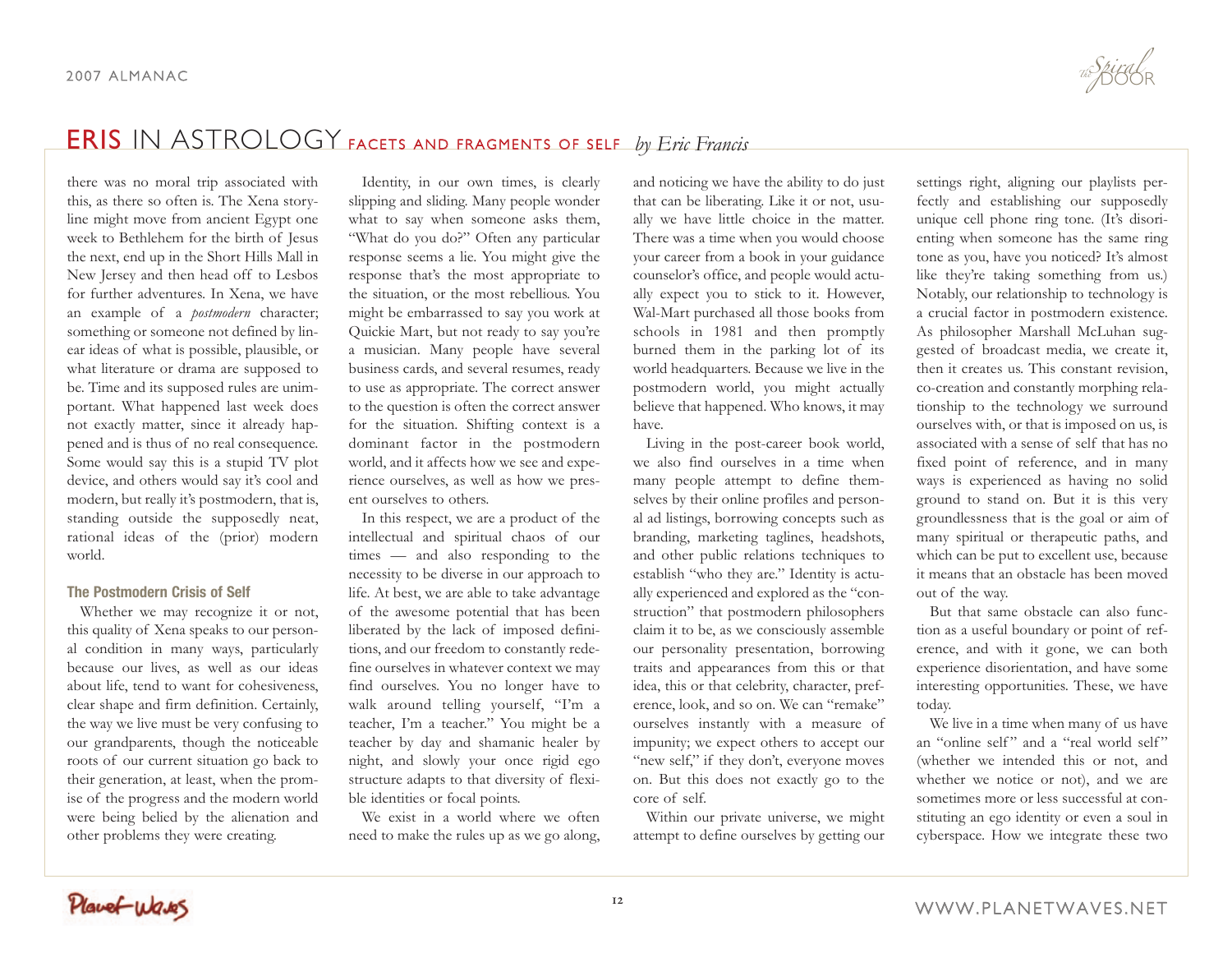(or more) identities, and integrating our relationships to the people we know from either of them, is an ongoing challenge, and exciting opportunity for human interrelation, constantly pushing us to redefine what a "self" really is, and to see our-

some astronomers in Spain attempted to steal and take credit for another astronomical discovery by the Eris team prior to the announcement of Eris. The actual discoverers even fell for the scam at first, but their colleagues thought the coinci-

# **WE CAN HAVE NO TANGIBLE OR PRE-FABRICATED DEFINITION OF SELF; WE CAN HAVE "MULTIPLE SELVES"; WE CAN "CHANGE OUR SELF"; WE CAN STEAL A SELF, OR TRY TO. BUT NONE OF THIS TELLS US WHO WE REALLY ARE.**

selves from two or more perspectives. It is also possible, for the first time, to conceal our location on the planet, or to credibly claim existing in more than one location. This is another typically postmodern kind of experience.

Some people approach this environment and this potential by doing things like taking several different identities on a discussion board or in a chatroom, or by having many online identities to suit the different facets of who they feel they are. Many people have more than one website for the same reason.

Identity theft is another fact of life today, or at least something else to be paranoid about, and it's worth noting that

dence of the "simultaneous discovery" of a tiny planet 10 billion miles from the Sun was a bit too much to be credible. The thieves were busted by searching computer logs on a third party server, and matching up IP addresses that had visited the website of the real discoverers to IP addresses in emails from the fraudulent discoverers. The Eris discovery team felt it had no choice but to announce the discovery of Eris before they were ready to do so, in order to prevent the discovery of Eris itself from being stolen. This history of cosmic identity theft crisis gets recorded into the birth script of Eris.<sup>5</sup>

In delineating Eris, this is all another way of hinting that at this point in the his-

tory of consciousness, we can have no tangible or pre-fabricated definition of self; we can have "multiple selves"; we can "change our self"; we can steal a self, or try to. But none of this tells us who we really are. This, we still need to discover, and Eris feels like the point of focus, crisis or awareness that gets us there, the sense of groundlessness of being, and the portal to eventually finding the true essence of self.

This variability of self-concept corresponds to our having exceedingly few tangible definitions of family, and our choice to often live among family of choice rather than family of origin. After all, family of origin rarely accepts the fact that *people change* and grow. Family ties often tap us right back into our childhood dramas and can be exceedingly difficult for this reason. Along with a vague sense of self, many people have only a vague sense of what partnership is about, or should be about; many people are in crisis in their relationships, because the old models ain't workin'; and some have a keen awareness of the need for a new kind of relationship that fits the dynamicself model rather than the static self.<sup>6</sup>

We have no clear culturally sanctioned concept of God, and the sanctity of religious hierarchy is, to put it politely, not what it used to be (though the ego cult prevails effectively in many forms of religion, which lately tends to draw people in by something curiously seductive, known

as hatred). There exists tons of confusion about our relationship to society, and our society's place in the world, on as far up, down or across as you would like to go. We seem to live in a world where nothing is true, and even if it is true, it doesn't matter, and even if it matters, it doesn't actually affect you.

Neither is anybody standing there telling you what a self is with any authority (people have more to say about the "higher self," but this, too, is ambiguous and indicative of an absence of an actual sense of self, or self-awareness). While we're at it, is there even such a thing as a self? Are these just decadent ramblings? Do I even know what I'm talking about? Who cares, if you're having fun reading?

You may hear a lot about what your self is not, which just adds to the unmitigated confusion, which doesn't matter anyway. Confusion is normal, and you may as well adopt a useful persona or two and surf the chaos. If you get tired of yourself, just open a new Gmail account. Frequently, it's obvious what a huge game of charades life is, but few people break irony (most, ironically, are comedians). Which brings me to my Eris in Aries theory.

### **Eris in Aries: 1922-2044**

Eris has been in Aries since 1922 (on and off alternating with Pisces until 1927, when it entered Aries to stay). Even if you weren't born that way (just about everyone alive now was, however), you grew up

Planet Wares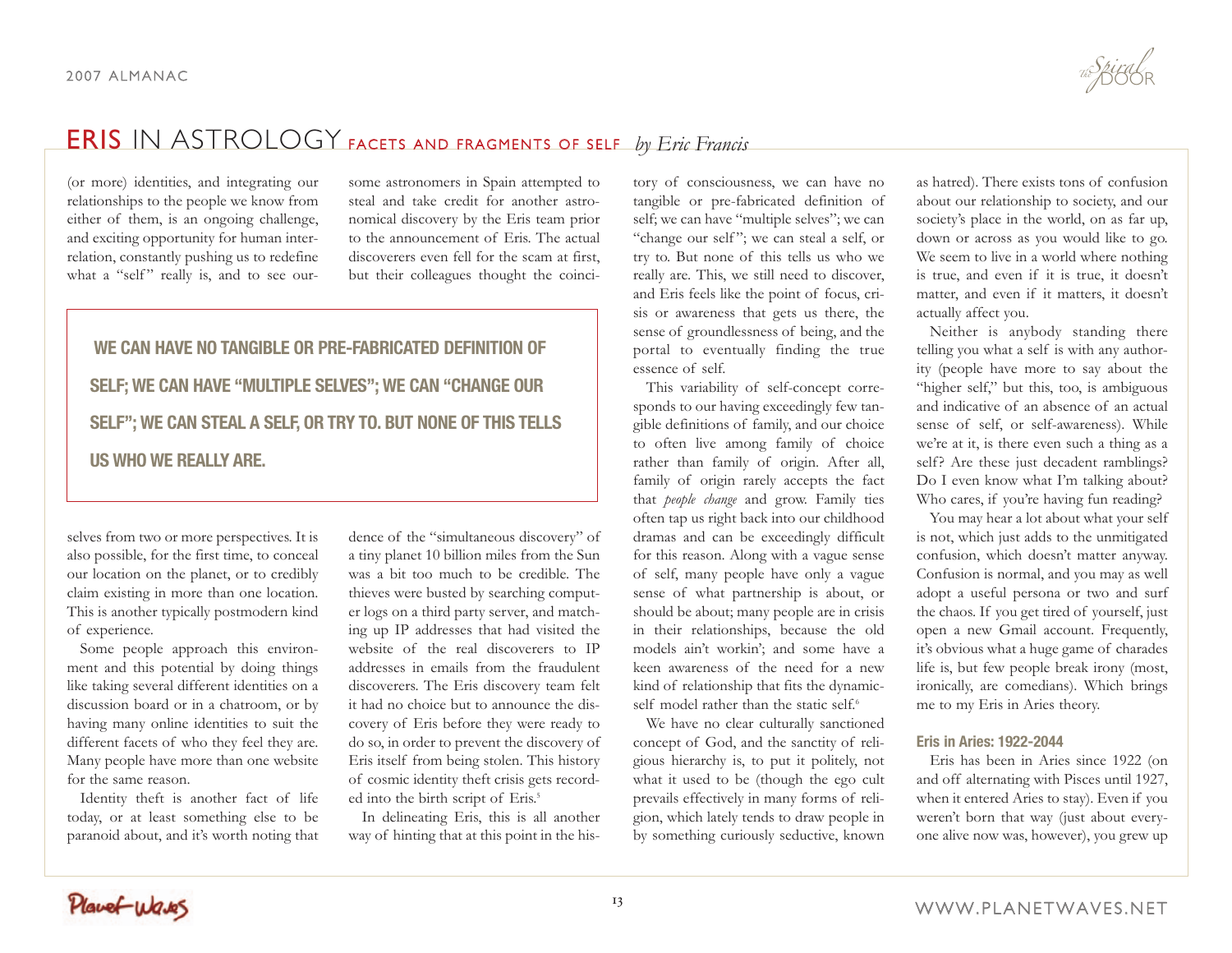that way; just about everyone currently walking around, unless trying out for the Guinness Book of Records or an Inuit senior tribal elder, has Eris in Aries. Eris was discovered in Aries and still has about 10 degrees of that sign to cover before beginning its transition to Taurus in 2044 and completing it in 2048. That is a long transit.

For our era in history, Eris is an Aries phenomenon: a point where our definition of self is crystallized, or not, as the case may be. The first concept associated with Aries, the first sign of the zodiac, is "I Am." Aries is the sign of personal initiative, self-concept, identity, and selfawareness. If Aries represents self, selfawareness or self concept, it does so in a time when that self is in crisis — and Eris epitomizes the nature of the crisis, and its opportunities, beautifully.

The other cardinal signs (Cancer, Libra and Capricorn) represent personal initiative in several other vital facets of life (security, relationships and personal mission, respectively). The Aries Point, the first degree of Aries (where the Western tropical zodiac aligns with the Eastern sidereal zodiac), is also the meeting place between the individual and the wider world. Its keynote is "the personal is political." So Eris in Aries points to a prolonged crisis not only of identity, but also to a chaotic or discordant relationship between the individual and himself or herself, that individual's community, society and the world. There is clearly some tension involved in the statement, I Am.

But that tension is extremely rich with potential, indeed, it's the place where many paths of therapy, self-discovery and spirituality ultimately strive to reach as a necessary prerequisite to what comes next.

Eris, which for us is synonymous with Eris in Aries, provokes us to become conscious of our ego structures and the faux or false identities we create, and to let go of them the moment they are no longer useful — easier said than done, but eventually done, nonetheless. I'm going to propose here that the aspect relationship of other planets to Eris, and the angles of the natal horoscope, will provide something of a map for how we may do that effectively. But at the least, I propose that Eris in Aries sums up the existential crisis of an individual in the postmodern world, where we strive to identify ourselves in a world where nothing is certain, nothing is known for sure, and the truth seems to always be changing. And we do so in awareness of a prior time, not long ago (the modern age), when our society authentically believed there was objective truth.

Once this groundless condition is seen and felt for what it is, some people will be compelled to go deeper within, and seek contact with core self, in effect beginning a lifetime journey to self-realization. Others will just zone out, and others will

freak out, and others will cling in a reactionary way to the truths of the past. Fortunately, thanks to the chaos of our times, that is, the breakdown of many

For a planet or any other kind of orbiting body to spend a century or more in a sign is indeed unusual, and an extremely new development. It is more reminiscent

# **FOR A PLANET OR ANY OTHER KIND OF ORBITING BODY TO SPEND A CENTURY OR MORE IN A SIGN IS INDEED UNUSUAL, AND AN EXTREMELY NEW DEVELOPMENT.**

oppressive belief structures (if we are in the right place), we might have the psychic and cultural space to do that. But first we may have to address the structures that surround us, such as family, career, pressure from religion and so forth, any of which can bind us to old self-definitions and self-concepts.

Then there is the issue of peer pressure. To a real extent, when a person becomes self-aware, everyone around them has to deal with it, and that tends to hold down the self-awareness of individuals who are not strong enough to instigate or endure such a collective crisis. Fortunately, because Eris spends so long in one sign, to some real extent everyone is potentially facing the same issues — though some will be aware of this and some will not; some will be willing to acknowledge it and some will not.

of a fixed star, a subject modern astrology knows very little about because it's practically ignored. Pluto was recently considered the most distant and slowest moving planet; its orbit is about 248 years, and it spends between 14 and 20 years in one astrological sign. So every generation that comes along has Pluto in a new sign, with original challenges, new ideas about what it means to evolve into personhood, and other factors associated with the shades and tones of the world climate that color us, that bind generations by themes and sense of purpose, and to which we all contribute.

Eris is the first planet we're considering as a potentially major factor where nearly every person alive has the same placement by sign. And the timing of this centuryplus transit coincides with the decay of the "modern world" and our sense of the

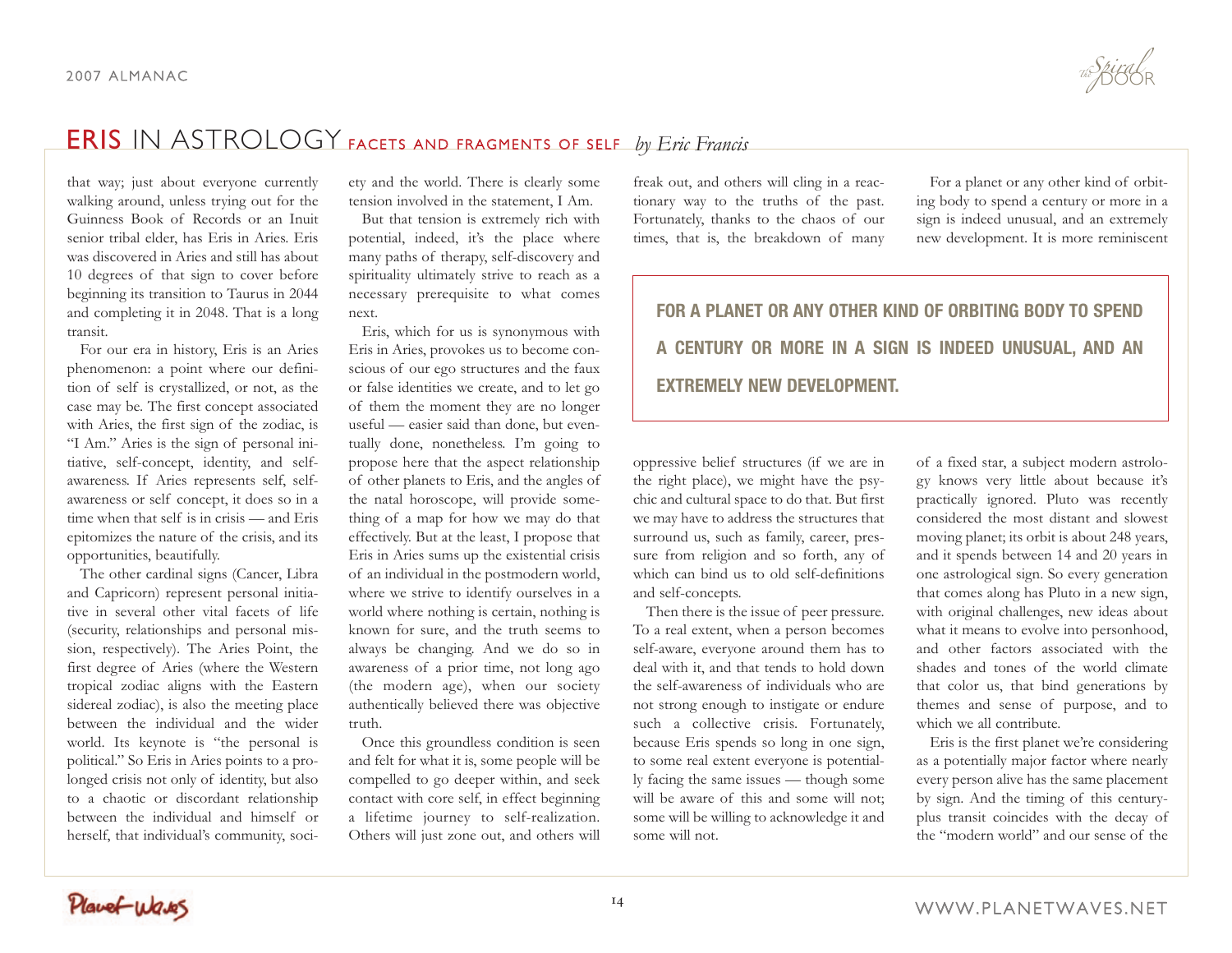"modern self" into something that's amorphous, confusing, upending, chaotic and potentially liberating, rich with questions and, if you're into it, extremely interesting and exciting. Assuming you have the time and resources available (and the courage) to stop and wonder, was there ever a better time in history to ask, "Who am I?" Or maybe this is the most pointless question of all, because as long as we're using old reality frameworks, it has no tangible answer — but the quest seems worth taking.

### **Redefining the Edge**

If astrology and the positions of the planets are a reflection of the psyche, let's consider what that means today. In 1800, there were seven known planets: Mercury, Earth, Venus, Mars, Jupiter, Saturn and Uranus. Uranus was the first planet discovered by science (in 1781), the first planet of what is called the modern era. In 1801, Ceres was discovered, and became the second. By 1807, three additional small planets were discovered (Pallas, Juno and Vesta, respectively), and as a result Ceres and its cohorts were reclassified as asteroids. Asteroid discoveries continued steadily, to the present day.

By 1977, there were nine major planets; Neptune was discovered in 1846 and Pluto in 1930, and nothing after that was counted. Chiron was discovered in 1977, and the next year was given minor planet catalogue number 2,060 (a total mostly

comprised of various kinds of asteroids, all of them located in the inner solar system). Chiron was the first body besides a comet discovered that moved in and out of the inner solar system, crossing the orbit of Saturn and extending nearly out to Uranus. But it's an exceptionally large comet (known as a proto-comet), believed to have been pulled in from the outer solar system in a region where there are currently many discoveries happening.

Let's skip ahead a quarter century, remembering that there were 2,060 minor planets in 1977. The discoveries mounted through the 80s and 90s, and Varuna was discovered in 2000 and given minor planet number catalogue 20,000 (a place of honor — it was a major discovery). Two years later, Quaoar was discovered and was given minor planet number 50,000 (another place of honor, as it too was a major discovery). As of the end of 2006, there are about 150,000 planets in the minor planet catalogue, and tens of thousands more pending inclusion in the catalogue once their orbits are firmly established.

Notice that this is an exponential rate of growth, too fast to actually comprehend, too diverse to pin any fixed meaning on, and impossible to assimilate using any prior method of using astrology. You cannot make up an acronym to memorize a hundred thousand or more planets. Most astrologers cope with the problem by working on the assumption that these

things must either be meaningless, or we cannot actually know what they mean. However, regardless of what any individual planet means, if astrology is a picture of the human psyche and its relationship to the cosmos, the first and most basic principle of astrology, then we are being confronted with something that we can't really comprehend using an old reality framework. Astrology textbooks of the "modern" style — neatly defining each planet in each house and sign, and in aspect to every other planet — would be impossible to write in this climate. Neither would they be "accurate," because one cannot say definitively what a planet discovered two years ago "means," particularly in relationship to every other planet. And furthermore, where do you start? (The answer, as with many endeavors, is you start anywhere.)

So, the cosmos itself presents a picture of a psyche in an identity crisis; yet as the music of the spheres is going faster and faster, most practitioners are sitting on the sidelines, occasionally tapping their feet. But here is another image.

Many of these discoveries are on the edges of the solar system, and the archetypal idea we have about the edge is always interesting. In ancient times, it was Saturn: structure, authority, the lord of time, sometimes depicted as the grim reaper. This was the image of a firm edge to reality, outside which existed the firmament. Visitors from outside, comets, were

almost always construed as ill omens. At the beginning of the modern age, the age of science, the edge became Uranus, the planet of invention and technology and we lived through an era of rapid industrialization and scientific progress that has perhaps exceeded anyone's expectations. Then for a short while, the edge was characterized by Neptune, when image began to take over; photography, cinema and advertising increased in power radically at this time, with drugs and other chemicals (Neptune themes) becoming increasingly important to individuals and to industry.

Then, beginning in the 1930s, the edge became Pluto: a different kind of death than the individual meeting with the end that Saturn offers — megadeath. While there is more to Pluto than this, much more, we cannot erase from history the rise of Hitler beginning just three years after the discovery, and after his successful defeat by the allies, the rise of Stalin, whose gulag system dwarfed Hitler's concentration camp system. Indeed, the wars of the 20th century have not ended as we begin to conclude the first decade of the 21st century. The deep cynicism that I can only describe as, "death is all that matters, and death does not matter" has in the age of Pluto defined the edge of consciousness. Or, as my therapist Joe once remarked, "Death works." One way death worked was as a means of defining the supposedly ultimate fate of a human

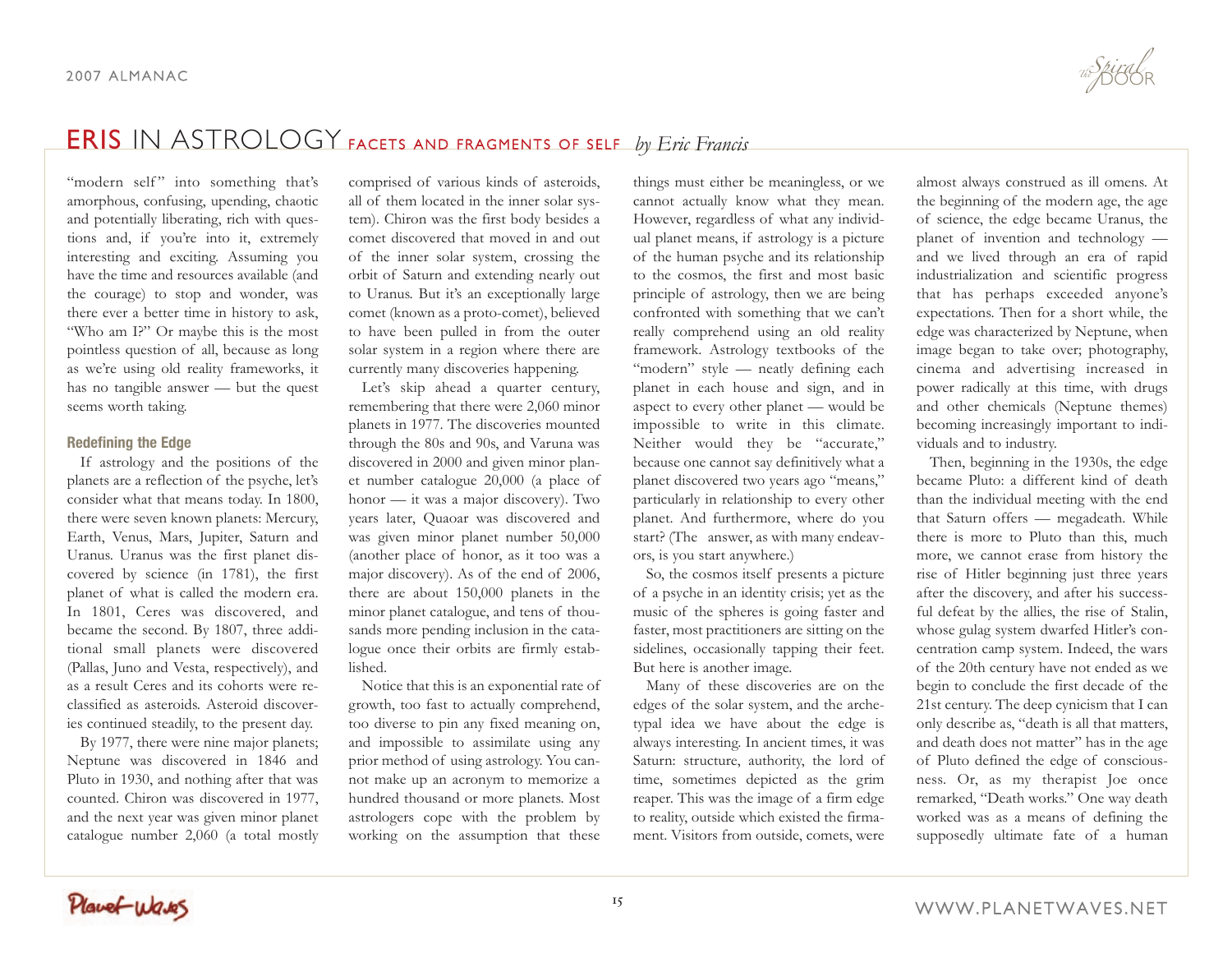being, and then a personality being constructed in large measure around this concept — known as Thanatos in Freudian psychology — be it through denial, fear or manipulation.

Yet now the unprecedented number of new discoveries at the edge of the solar system defines the edge as a kind of haze, not a tangible barrier, a cliff, bottom line or looming threat. There are now as many ideas about death, and the life of the soul, and about what is beyond this reality, as there are plutinos, cubewanos, other Kuiper objects and scattered disk objects <sup>7</sup> occupying the region of space in which Pluto was long thought to be the only resident. What this has done, in effect, is blur the boundary between the consciousness of the solar system (our local model of consciousness) and that of the galaxy around it (a more macroscopic model of consciousness). In a typically postmodern way, the clearly defined edge, and the clear definition of what the edge means, is melting. <sup>8</sup> That, in turn, points to something deep within us opening up. We now have psychic mobility, and a choice of where to park our consciousness at the edge or inner edge, or maybe in the spirit of the Little Prince, we will visit many possibilities.

Certainly, we have that option, and the opportunity to reach beyond any previously thought of idea of what a self is, into something far beyond, and rich with the potential for discovery of a more

encompassing experience of self. Who will take that opportunity and who will basically just do their best to survive in the fertile chaos that defines our era? It may be a matter of will, initiative, chance or having the guts to follow a calling: in short, the same things that have always led certain people to self-actualize regardless of the times they were living in.

Considering for a moment the sexual aspect of Pluto, it is clear that while sexual instinct was considered in the later modern period (from Freud onward) a kind of indelible parallel bottom line to death, many people are now reluctant to admit this, or even experiment with it. Therapy traditions, which at one time did effective work leveraging off of sexual instincts, are developing techniques that look at the numinous or indefinable nature of that bottom line, rather than working with something considered by many to be so crude and basic. This offers a degree of freedom — and yet as we shall see in the next section, resisting or denying the deeply instinctual and primal nature of human consciousness has serious risks.

Yet interestingly, despite all these advances in astronomy, no one discovery since Pluto had compelled planetary scientists to deal squarely with the issue of planetary definition, a controversy that most astrologers avoided by pretending it wasn't really a question. Presumably, as astronomers (ones who "name the stars"), this type of naming and



**IN A TYPICALLY POSTMODERN WAY, THE CLEAR EDGE, AND THE CLEAR DEFINITION OR BOUNDARY OF WHAT THE EDGE MEANS, IS MELTING. WE NOW HAVE A CHOICE OF WHERE TO PARK OUR CONSCIOUSNESS AT THE EDGE, OR MAYBE IN THE SPIRIT OF THE LITTLE PRINCE, WE WILL VISIT MANY POSSIBILITIES.**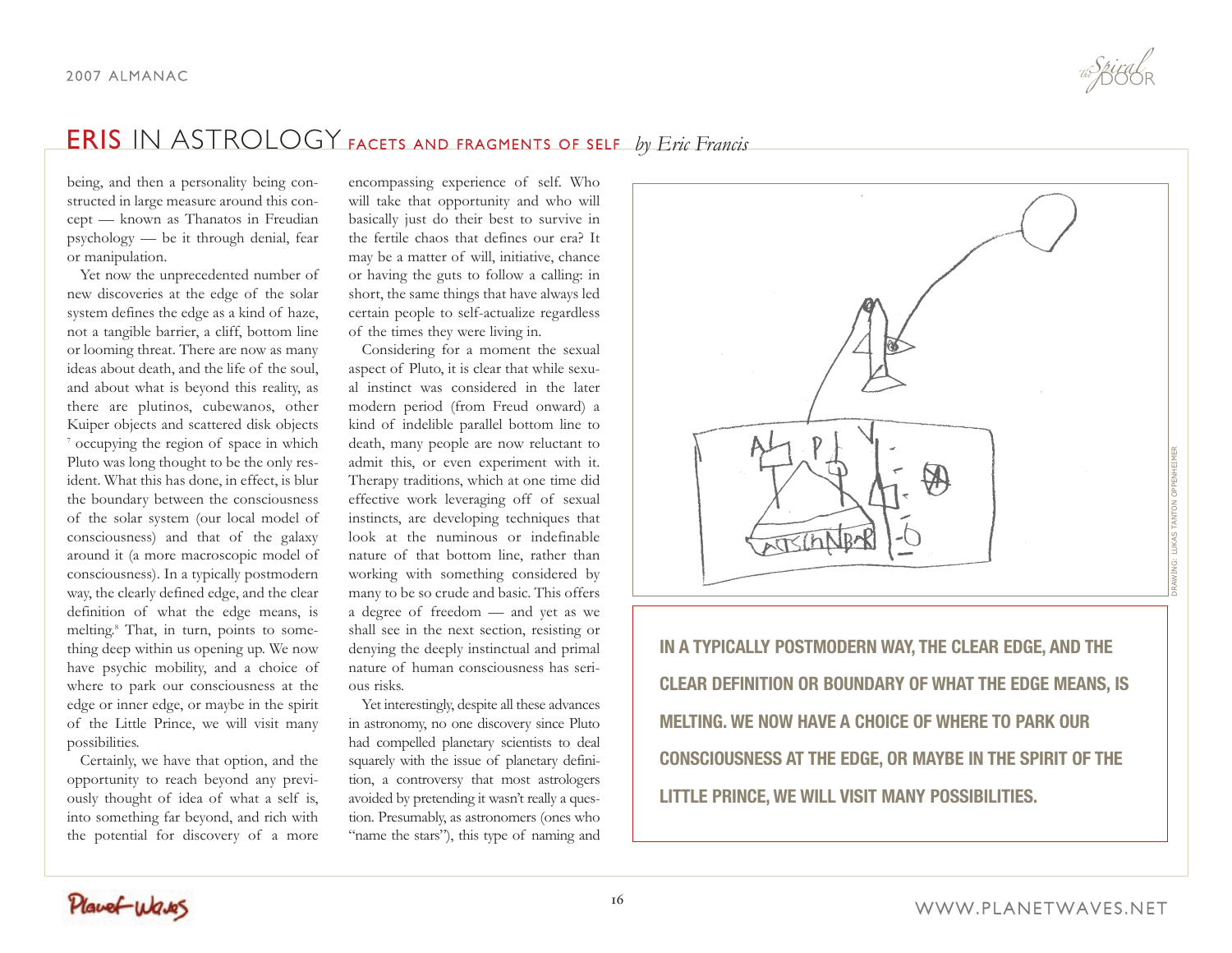categorization is their primary function. Since the 1992 discovery that Pluto was not alone in its region of space (this was the year another planet, called 1992 QB1, was discovered, proving the existence of the Kuiper Belt), the question had been quietly brewing. Finally, Eris popped the cork.

Astronomy officially entered the postmodern era. The third of what are called the "modern planets," specifically, Pluto, was reclassified as a new type of planet, a dwarf, and it became the first postmodern planet. Ceres was resurrected from two centuries of obscurity and added to the mix; and the first postmodern discovery was given a name and a clear place in a newly ordered solar system. This, in turn, has opened the door for many other dwarf planets to be recognized, and it will be interesting to see what will be the next planet included. But one thing is certain: Eris disrupted the established order sufficiently to compel astronomy to catch up with itself. It remains to be seen at what rate astrology will begin to take the cues, or embark on the adventure. Surely, many astrologers are personally involved in the kinds of spiritual and mystical advances that Eris portends, as well as the quest for a new concept of identity and its relationship to the larger world. Whether they are able or willing to apply their craft to this is another question.

### **The Shadow of Eris**

In Greek mythology, Eris was the goddess of discord, who, because of her

troublemaking tendencies, was not welcome at a big wedding party to which all

the other gods and goddesses had been invited. There is plenty of interesting background, but the upshot is that Eris retaliated to being snubbed in a clever and exploitative way.

She inscribed a golden apple with the phrase, "To the Fairest," and rolled it into the door of the soiree. In this gesture, she is revealed to be something of a master psychologist, if a sinister one. Seeing the golden apple, the assembled gods and goddesses, in their vanity, held a pageant to determine who the fairest would be. But the three contestants who were competing (Athena, Aphrodite and Hera) offered the hapless judge, Paris, different bribes. Aphrodite, one of the contestants, tempted Paris with the most beautiful woman in the world. That turned out to be the Helen of Troy,

who was married at the time, among other issues. The result of Eris's retaliatory prank was the Trojan War, the equivalent of an allencompassing world war by today's standards.

Here, the personal became political in the most catastrophic kind of way: Eris

felt hurt that she was not invited to the party, which we might count as vanity or just a touch of humanity. That hurt transposed to vengeance. She then took advantage of the vanity of her fellow gods and goddesses, anticipating what they would do. Knowing she would be able to wreak some chaos, perhaps she misunderestimated just how much. She then stood by as her seemingly small gesture escalated into unmitigated world war, as thousands died and indeed as the world descended into darkness and discord.

The Greek myths offer a clever explanation for just about everything. But what, exactly, are we explaining? How the war started, or how humans came to be this way? In the first instance, is Eris to blame, or is vanity at fault? Well, the two support

one another. Someone intent on getting revenge and inciting chaos exploits what you might call a *narcissism wound*, which exists on both an individual and cultural level as a real vulnerability.

COLLAGE, DEIRDRE TANTON; PHOTO: DREXCEL NAJARIAN; HELEN OF TROY BY EVELYN DE MORGAN, 1898

This vulnerability seems to be so inherent in the current version of the human personality that it's difficult to see, even being so ubiquitous that it's fully transparent — but then, the Greek mythmakers, who could evidently see all, were onto the issue a long time ago. Note that in the myth, nothing is really exempt from being drawn into the pageant — jealous goddess of marriage, Hera, who you might expect; the goddess of love, Aphrodite, who you can figure would go along; and then Athene, the goddess of protection and wisdom, perhaps the most surprising of all, but indeed, there is a word of caution how even these things are susceptible to vanity. Eris broke the human experience down to its least common denominator: vanity, vulnerability, and insecurity.

However, in the postmodern personality structure, we have a special kind of problem. The earlier "modern personality" came with a double mind, or rather, double bind: on one hand, it made the promise that every person is autonomous, unique and special. But on the other, the cosmos is understood (thanks to science) to be so vast and impersonal that the individual's role could hardly matter less.<sup>9</sup> Unless, of course, you are very special and very famous or powerful — but even that fame or power is as transient and ephemeral as all the kings laying under grass mounds, the great generals in their cold and silent tombs, and the great stars of yesterday in their graves in California.

Planet Wares

<u>Jo t</u>he<br>Trairesi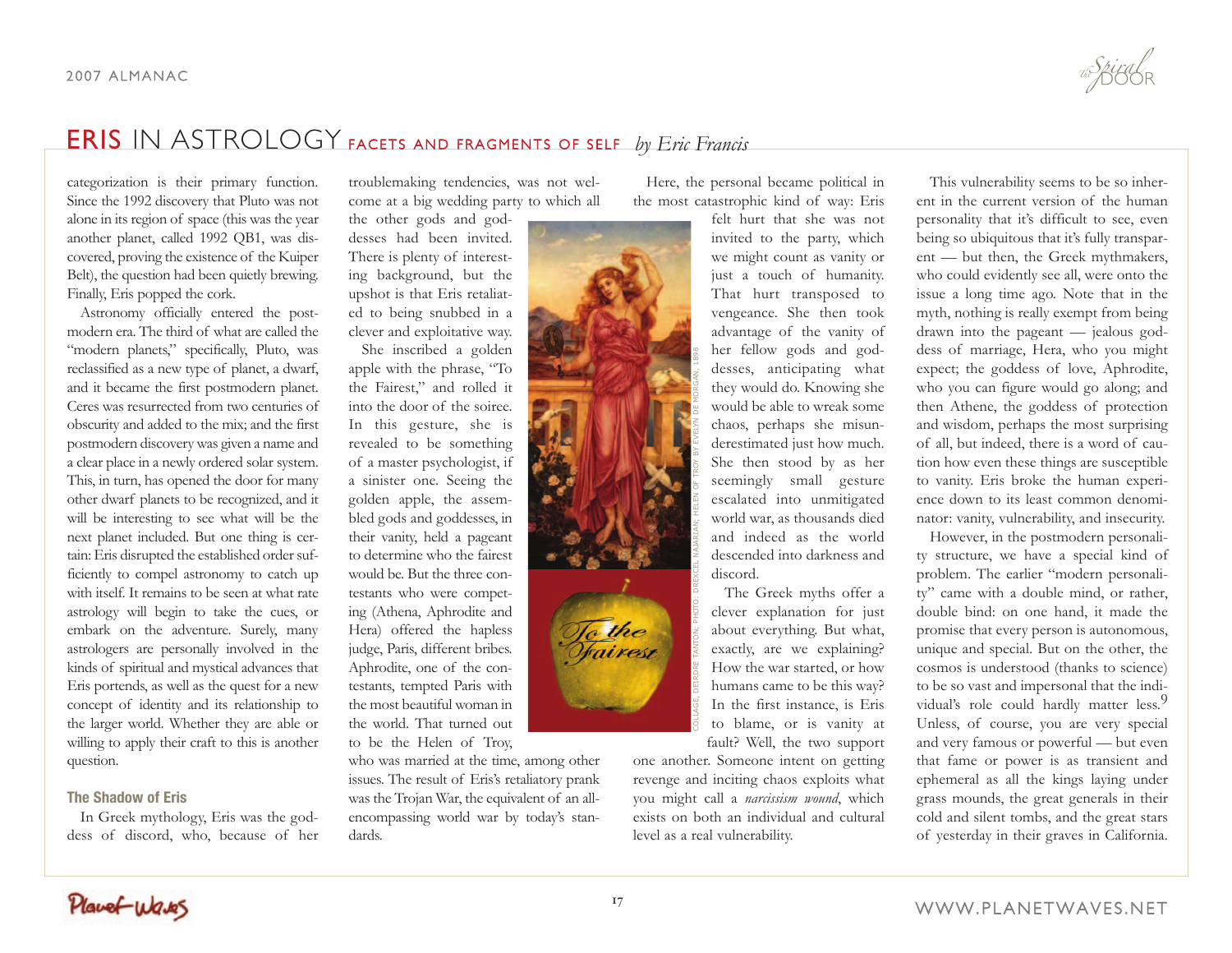Yet still that thirst for specialness and uniqueness and power persists, to the degree of a mystical longing that is indeed answered and used by those who recognize it and can indeed use it to take power of their own.

The narcissism wound, which can magnify into a vast collective shadow, takes many forms, and mainly it's exploited by marketing, politics and religion, in seemingly different ways. Marketing promises that you will be that special someone and find fulfillment if you buy this product. You will be the most beautiful, revered, and so on, if you wear this watch, drive that car, or wear this perfume. In many ways, this drives the world economy, and the resulting consumerism is driving the world ever closer to the brink of environmental disaster.

Politics, for its part, exploits the sense of powerlessness (the "little man" phenomenon), or yearning for individual power, and promises to deliver that power — which typically arrives in the (projected) form of a political leader, one often bent on making war or stealing vast resources that belong to the whole population. Wilhelm Reich suggested that what was really a sexual longing (echo of Mars and Aries) transposed itself into a *mystical* longing, which was answered in the form of politicians who presented themselves as gods. We basically allow these supposed gods to get away with anything they want. They are, after all, powerful enough

to do so and it seems instinctual to worship them.

As for religion, it tends to play on the individual ego's feeling that it's worthless, or that its existence is somehow wrong. This makes people an easy mark. If you can invoke guilt and shame, you have instant control over people.

We have the Eris principle at work in two of the most critical turning points of the postmodern world: the Reichstag fire, which essentially was the turning point in Nazi fascism, leading to laws that suppressed civil rights and dissent and eventually to the Holocaust; and a strikingly similar event, the "attacks" of Sept. 11, 2001. In both cases, a chain reaction was started, and political leaders enjoyed and benefited from the ridiculously disproportionate repercussions.

As has been said, "The truth is the first casualty of war." The Big Lie, as described by Hitler — essentially, his proposition that people will more readily believe a big lie than a small one — preys on people who do not trust themselves, or who seek to fulfill some other longing or personal void with nationalism, militarism and politics. A lie is also easier and more convenient to grasp than the many fragments of truth that surround and confound us, few of them obviously presenting themselves as valid. The more dismantled our old concept of self becomes, the more attractive are the lures of deceptions that promise us some sense of wholeness, and some common ground from which to relate.

"Eris may be connected to historical events, conflicts or long-term feuds," writes Lynda Stevens, "that may lead to 'post-traumatic' cultural issues, the origins of which may be forgotten later." Examples might be the Inquisition (in which upwards of 40,000 people were killed across Europe under church authority, ostensibly for being witches), or the Holocaust. We tend to think of these things as being over, but they have implications and ripple effects extending down the generations, probably encoded in the most accessible surface layers of DNA, and also through long-lasting institutions to the present day. Eris may be related to these undercurrents of history, particularly as they define our notion of self, based on traumatic (but forgotten) cultural experiences.

Both the Inquisition and the Holocaust had sexual overtones, as during the Inquisition you could be tried as a witch for raising the sexual desire of a man, or for allegedly doing so, and most of the victims of the witch-hunts were women. This was construed to be some kind of mystical power that could only be applied by sorcery. The Nazis, for their part, were famous for their sexual experiments on both men and women, though women seemed to bear the brunt of Nazi sexual cruelty and curiosity.

Here we have an interesting link



**THE NARCISSISM WOUND, WHICH CAN MAGNIFY INTO A VAST COLLECTIVE SHADOW, TAKES MANY FORMS, AND MAINLY IT'S EXPLOITED BY MARKETING, POLITICS AND RELIGION.**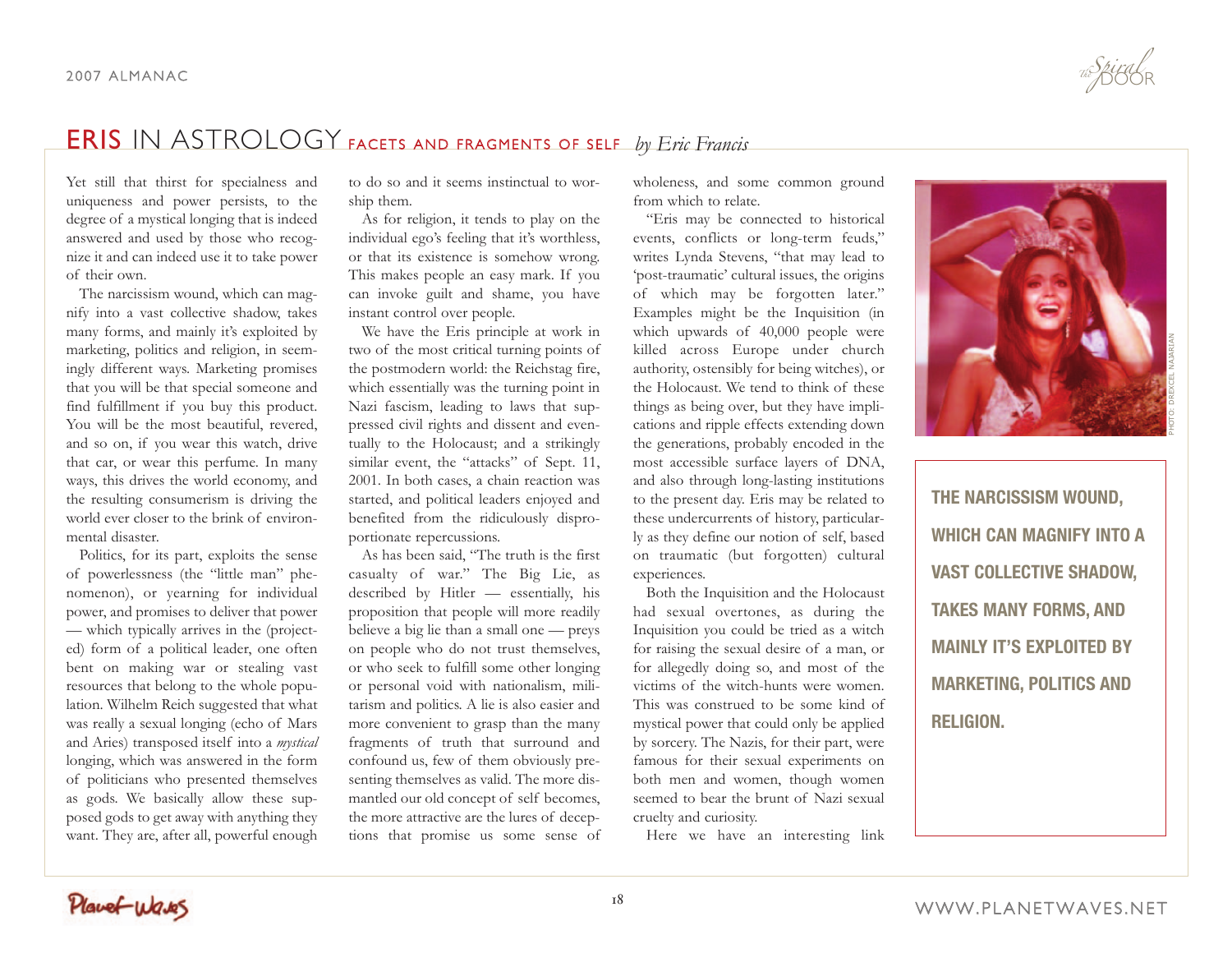between Eris and Mars in its role as the god of war, Mars as the god of passion and desire, and Aries, the sign of selfidentity. If Eris is an inherent part of Aries in our time of history, it will be involved in that nexus of sexuality, aggression, deification of the ego, and desire. And at a time when the narcissism wound is so clearly pronounced, and preyed upon, this can be dangerous.

On this subject, we have in the myth the theme of sexual shadow, which is capitalized on by marketing, politics and religion, and which in many ways dominates our negative perceptions of ourselves and of the opposite sex. In large measure, denial of our sexual instincts, and the extent to which they are preyed upon by almost every powerful institution, creates an environment where a lot of blame goes around, and where the pristine images of "sexy" that we see in advertising reveal, when you look behind the scenes, something much more sinister.

Pluto and Eris (Pluto, the myth and the planet, and Eris, the myth and the idea) seem to vibrate with the themes of the "scary woman" and the "scary man." We hear people say this — they like a person, they might go out with them, but they're "too scary," which probably translates to, "they're so attractive that they evoke my insecurities." Many men and women, conversely, report the feeling of being scary to the opposite sex merely because they are intelligent, alive and aware, though

they always seem to be searching for a plausible explanation for why they know they are attractive when they are often treated as if they are repelling or appalling.

There are other shapes lurking in the shadows as we follow this theme deeper into the brain crevices of humanity. Women in shadow form are often perceived as sneaky and manipulative, but shrewd and cunning, a theme highlighted in the Eris myth. This is, at least, a common archetype of those (men and women included) who feel that women are untrustworthy. The golden apple that Eris rolls in the door has an echo of the Eve myth: of female knowledge, of original sin, and how it's "all the woman's fault." A surface level message of the story is that women are treacherous, and that smart women are bad/scary/witches.

In contrast, Pluto, Eris's counterpart at the far edge of the solar system, seems to ground the opposite shadow energy: the assertion, or perception, that "all men are sexual aggressors," sometimes stated as "all men are pigs." Pluto of mythology kidnapped Persephone, the daughter of Demeter, and took her down to Hades; indeed, kidnapping was his *modus operandi*. We get many images of this metaphor in the current world: men will fuck you whether you really want it or not, so you may as well let it happen; or they will fuck you and then kill you. They will give you a disease. If you are lucky, they will just rape

you and leave you alone. Feminist author Inga Muscio says that whenever she hears about a woman getting murdered, she assumes she was raped as well.

All of these things become part of the

**IF ERIS IS AN INHERENT PART OF ARIES IN OUR TIME OF HISTORY, IT WILL BE INVOLVED IN THAT NEXUS OF SEXUALITY, AGGRESSION, DEIFICATION OF THE EGO, AND DESIRE. AND AT A TIME WHEN THE NARCISSISM WOUND IS SO CLEARLY PRONOUNCED, AND PREYED UPON, THIS CAN BE DANGEROUS.**

cultural image of "what a man is." In less extreme situations, men "just want what they want, and that's it, who cares about the results" (i.e., emotional devastation, pregnancy). In another common projection of sexual shadow, sexual desire is "all their fault." (At different eras in history, one gender or the other takes all the blame for sexual desire, while the other is the passive victim. In our era, desire is presumed to be the fault of men, and women are typically construed to be the passive victims — despite how much work they may do or money they may spend to be sexy, attractive and provocative).

What is perhaps interesting to consider is that Pluto was discovered in a feminine sign (Cancer), and Eris in a masculine one (Aries). The implication is that either gender can make, or be subjected to, the projections of the other, or the image of evil project onto its own gender. Sexual projection works in any direction you like; women will blame other women for being attractive or seductive, men will accuse (or try and convict) other men, men and women will accuse one another. Here, we have an echo of the cultural trauma of the Inquisition, where arousing desire was perceived as a magic or demonic act, and evidence of loyalty to the devil.

We often pursue and attempt to establish our shadow beliefs about the opposite sex with conviction — but as Robert Anton Wilson, one of the heroes of the Discordian religion (whose goddess is Eris), says, "convictions make convicts."

We certainly proceed through life with many convictions about existence, our-

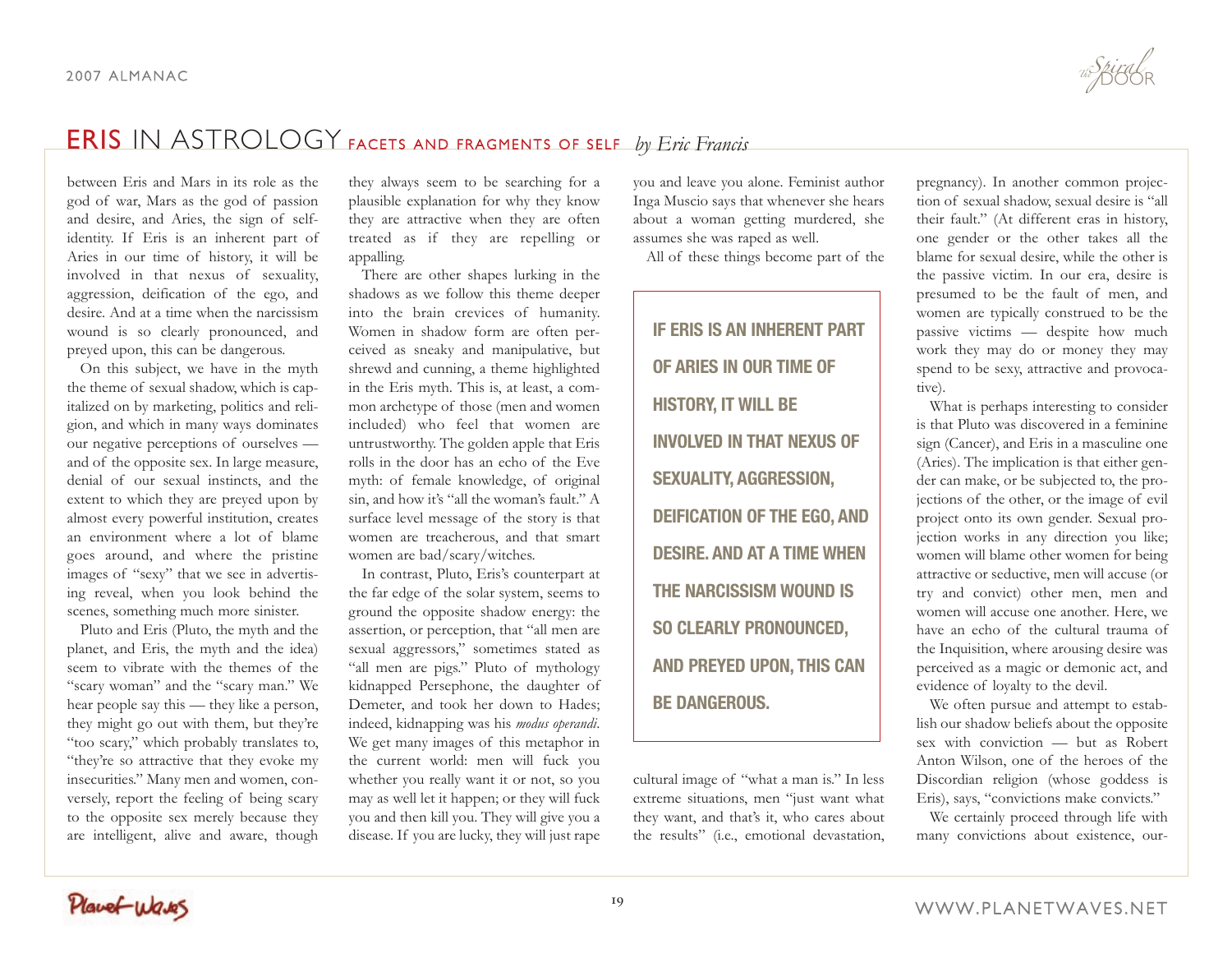selves and the people around us, grasping for certainty even as we are reminded every day that we just don't know, and fending off disturbance at every turn. Eris is saying we need to invite some of that discord into the party of consciousness, and dance with her.

### **Epilogue: Eris and Alienation**

CONNECTING the dots, measuring the stars and looking inside myself, my impression is that Eris is about healing alienation and finding our core self in the process. From where I stand in the world, I hear many stories of people who feel alienated, like they belong nowhere, belong to no one, have no real purpose, and in a sense, like they are no one. This is a struggle that engulfs so many people so deeply, they are only dimly aware of it, because it's a color everything is painted.

This alienation reaches into our relationships, because when you don't feel like you know who you are, it's difficult to relate to another in a satisfying way. Selfsearching can be satisfying in a relationship, but usually that counters the stability we seek with our partners, and calls for unusual honesty. If it works out that you are relating to another person who has a strong sense of who they are, you may experience disorientation, resentment, jealousy or envy that they seem to have something that you do not.

One consequence of all our scientific technological advances has been the slow stripping away of meaning from our lives,

even to the point where we no longer miss it. But when we do miss it, often we can't find the meaning in events outside ourselves, nor in the emotions and mental experiences we have within.

Our society extols fame and celebrity, specialness, glory and grandeur, and bestows wealth and privilege on people of exceedingly little accomplishment or integrity -- then projects this back in our faces as what we're supposed to want or worship. Many are starving for substance and self-awareness, and we sit down to a plastic dinner.

Much how Pluto speaks of the soul, and the shadow material that emerges as a result of identifying with, or claiming, one's soul -- an elusive concept for many -- Eris seems to be about the equally elusive self, and making contact with oneself. This is not the self in the sense of ego, or construction of personality, but rather self as in who we discover ourselves to be when we align soul and ego, personality and spirit, 'inner me' and 'outer me', the person I am and the one I dream of being.

My sense is that working with Eris as an astrological archetype, that is, in self-study and chart work with astrology, will help us weave the golden thread of consciousness through these many facets and fragments of what we call self, be they true or false, past life or present, concealed or exposed. Borrowing from Simone de Beauvoir, one cannot take on the challenge of life when one is at war with within. But worse than

this, we tend to deny our own feeling of alienation, and of course, that wreaks havoc. I would say where to begin working with Eris is first by making friends with the part of you who feels like you do not belong, and taking it from there. If you can do it, maybe someone else can too. *— Additional Research: Tracy Delaney, Mandy Hall, Priya Kale, Kirsti Melto.*

### **Notes**

[1] Pluto was discovered as a result of the search for "Planet X," but is not considered to be Planet X, because its mass is not sufficient to explain certain factors in the orbit of vastly larger Neptune. A Centaur, 1994 TA, is currently referred to by some astrologers as Pylenor, but this name is neither in mainstream use nor recognized by the wider culture, it is known only by a very small group of astrologers, and its use, while for the most part accepted, is still controversial.

[2] Eris is not really being quite so noticed at all. I was recently on the phone with one of the better-known astrology software development companies, which *did not know the name of Eris*, nor the story of the change of status of Pluto. In an email, they mistakenly referred to it as "Eros" and said they would put it on their list of possible points to include in a future edition of their software. On another level, it is easy to appreciate their frustration, given the number of new discoveries that have been announced the past five years, but still, the Eris story was difficult to miss, even making page one of *The Wall Street Journal.*

[3] Spring; Dunquin Series; *Prometheus the Awakener* by Richard Tarnas, 1995.

[4] Regarding the Symbol Grounding Problem,

the Wiki continueth, "Objects cannot be symbols autonomously; symbols are elements in symbol systems. The meanings of the symbols in a symbol system are systematically interrelated and systematically interpretable. Symbols are combined and manipulated on the basis of formal rules that operate on their (arbitrary) shapes, not their meanings; i.e., the rules are syntactic, not semantic. Yet the syntactically well-formed combinations of symbols are semantically interpretable. (Think of words, combined and recombined to form sentences that all have different meanings, but are systematically interrelated with one another.)"

### http://en.wikipedia.org/wiki/Symbol\_grounding

[5] At around the same time Eris was being discovered, another discovery was in the works that of 2003 EL61, nicknamed Santa. This is an unusual football shaped planet probably wider across than Pluto, but squished a bit. Mike Brown reports on his web page that the discovery data for Santa were stolen and the discovery claimed by someone else first; this incident prompted them to announce the discovery of Eris before they had planned to do so:

### http://www.gps.caltech.edu/~mbrown/planetlila/

"According to our web server logs, these observing logs were accessed on July 26, 2005 by a computer at the Instituto de Astrofisica in Spain. Less than two days after this computer accessed the observing logs, the same computer was used to send email officially claiming the discovery by P. Santos-Sanz and J.-L. Ortiz at the Instituto de Astrofisica (see detailed timeline here

http://www.gps.caltech.edu/~mbrown/planetlila/ortiz). At the time of the announcement we truly believed that they had no prior knowledge that we had been observing the object, and we truly believed that they had not used our data to make the announcement of the discovery, but other people found the coincidence suspicious. Shortly after their announcement, however, we